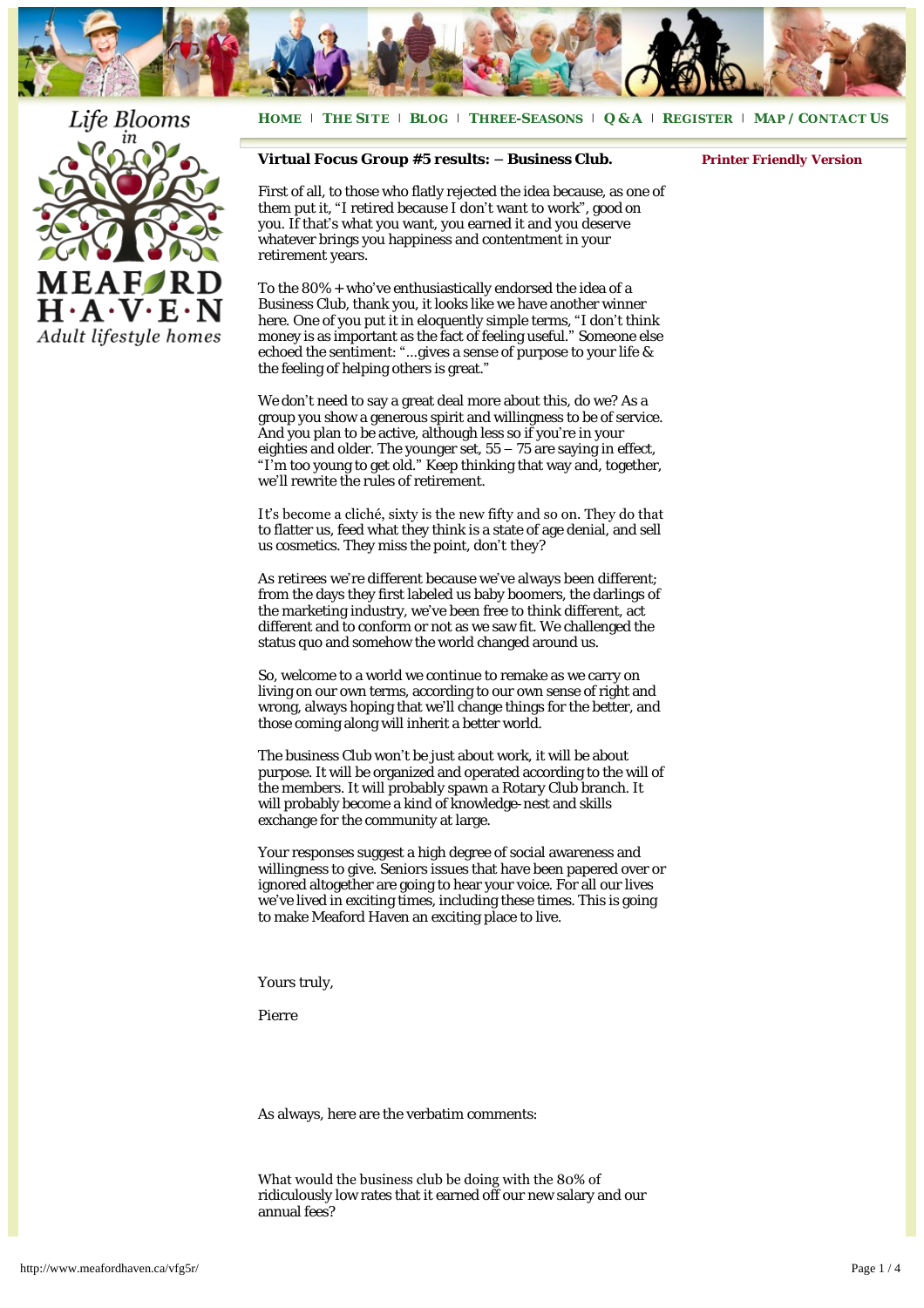I personally have no need to keep working in my field. This is not an idea which appeals to me

part time work gives a sense of Purpose to your life & feeling of helping others is great!

Not ready for the rocking chair – hope never!

fee of course dependent on # of members and responsibilities of club members

We don't feel this is a good idea at all. It sounds too much like work to us (something we retired from). We would be interested however in something like Third Age Learning (has been offered to our age group in Guelph for 15+ years).

I'm not sure what this idea is all about? There are numerous opportunities to volunteer in this community and a large number of people do so. Is this related ONLY to Meaford Haven, is it a way to have the residents perform "chores" that might otherwise be performed by "paid" staff. Why not have things like a Garden Committee, Social Committee and or an Investment Club. Would there be a Board of Directors or a Homeowners Association?

could this (agency) also organize volunteers to assist residents who may be ill, recovering from surgery or other procedures. In other words, it would be a self-help community organization. Taking care of each other's homes for vacation periods could also be centralized. tks. cc

I have my commercial building for sale 8 Sykes street North. I am looking for a bookkeeper to run the bookkeeping company and accounting. Please place me on the list for a person or persons to work. If someone retired would like to run as a single owner or co op a health food business I have that also for sale. I could use delivery people and also someone to come in a help out in store and also in bookkeeping. I have not had any luck in finding a person to help me in our area.

I like the idea that there could be work for those who are interested and added to that it could be a help to those who needed someone to work for them if they couldn't. I don't think the money is as important as the fact of feeling useful to some of us. I was disabled for 7 years before I retired and have found it hard to feel my worth ever since. Before I was an integral part of the board of education and very busy outside work as well. It crashed to an end and it has been a battle to build back my feeling of worth. Having a small job and being useful to people would be rewarding to me.

My husband and I are retired teachers who are really enjoying our retirement. We do not intend to work again. We never have a moment when we would consider working but would support and make use of The Business Club.

This is a new and interesting concept and I would be interested in seeing how it worked.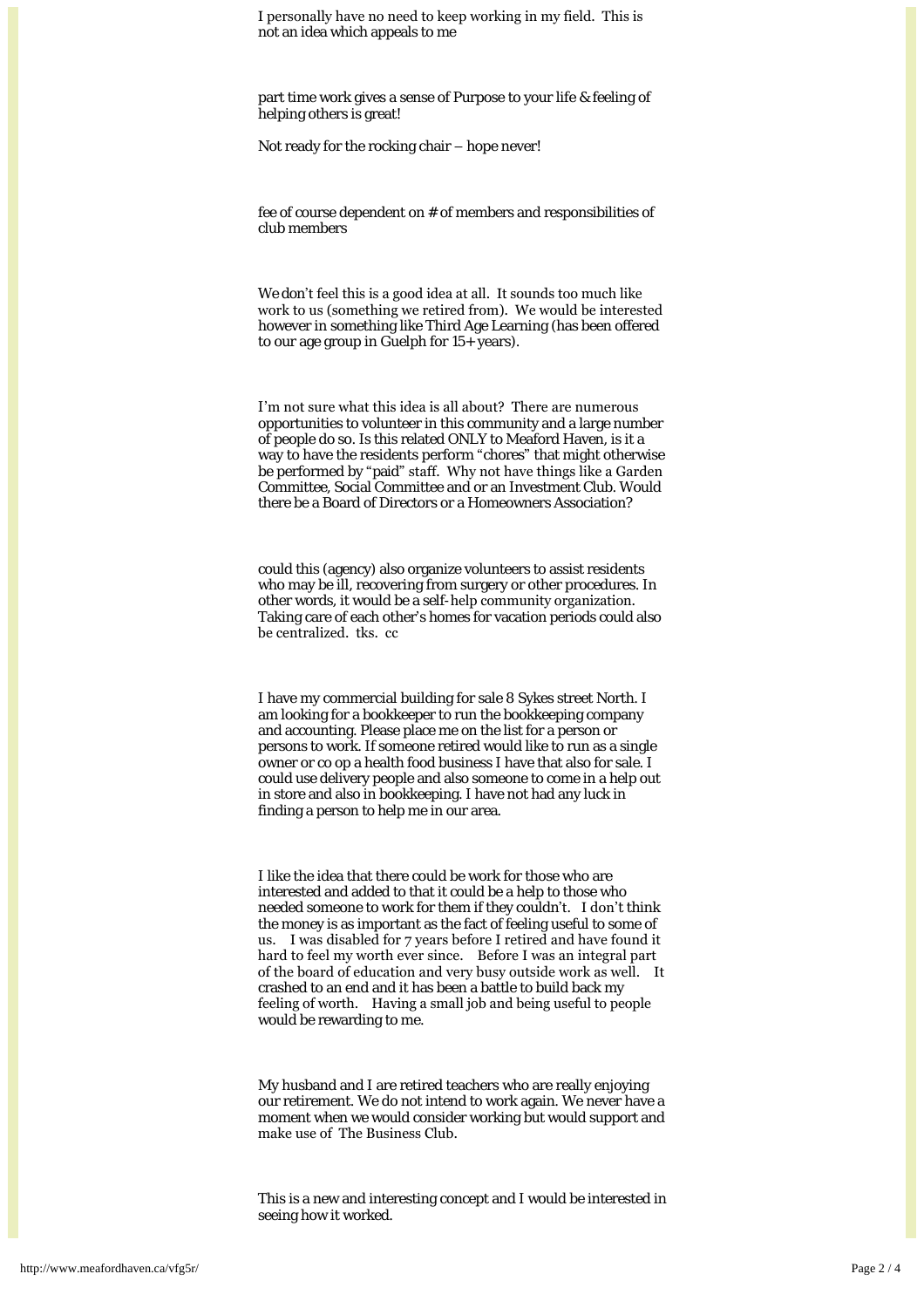What would the other 70-75% be used for? If it would be used to lower maintenance fees or provide new services I would be all for it.

Need to find insurance company willing

to insure individuals and the content working to some degree from home. For an example having computer based home office.

unless I was living in the area, I wouldn't know how to answer these questions  $-\tilde{y}$  just guessing

I work full time from home on my computer, so I'm not sure I'd have a lot of time left to do other work, but I would be interested in trying. I think lots of small businesses/services would appreciate the advice and labour of retirees who might have experience in their field.

What a great idea. Let's open a Timmy's!

I am not sure that this would be a good idea. Residents might feel obliged to use the services of neighbours and there is a huge risk if the service provided is unacceptable or worse (e.g. tax or financial services). I think this is best left to the wider community.

Great idea

not really interested in this

Retired means just that!

I would be interested in a list of agencies that are looking for volunteers, i.e. hospital, library, community events, etc.

My Spouse and I are both Rotarians. We could start a new Rotary Club at Meaford Haven if we could get about 25 people to join. There are 33000 clubs around the world do great work.

Continuing education. I have led a Spanish language group in MEAFORD since 1997. Language study is one of the measures suggested to combat onset of dementia. Other types of adult learning would surely attract people,

Should also include the ability to do work either volunteer or paid for residents living in Meaford Haven, like running errands, taking people to appointments etc. A mix of internal & external opportunities.